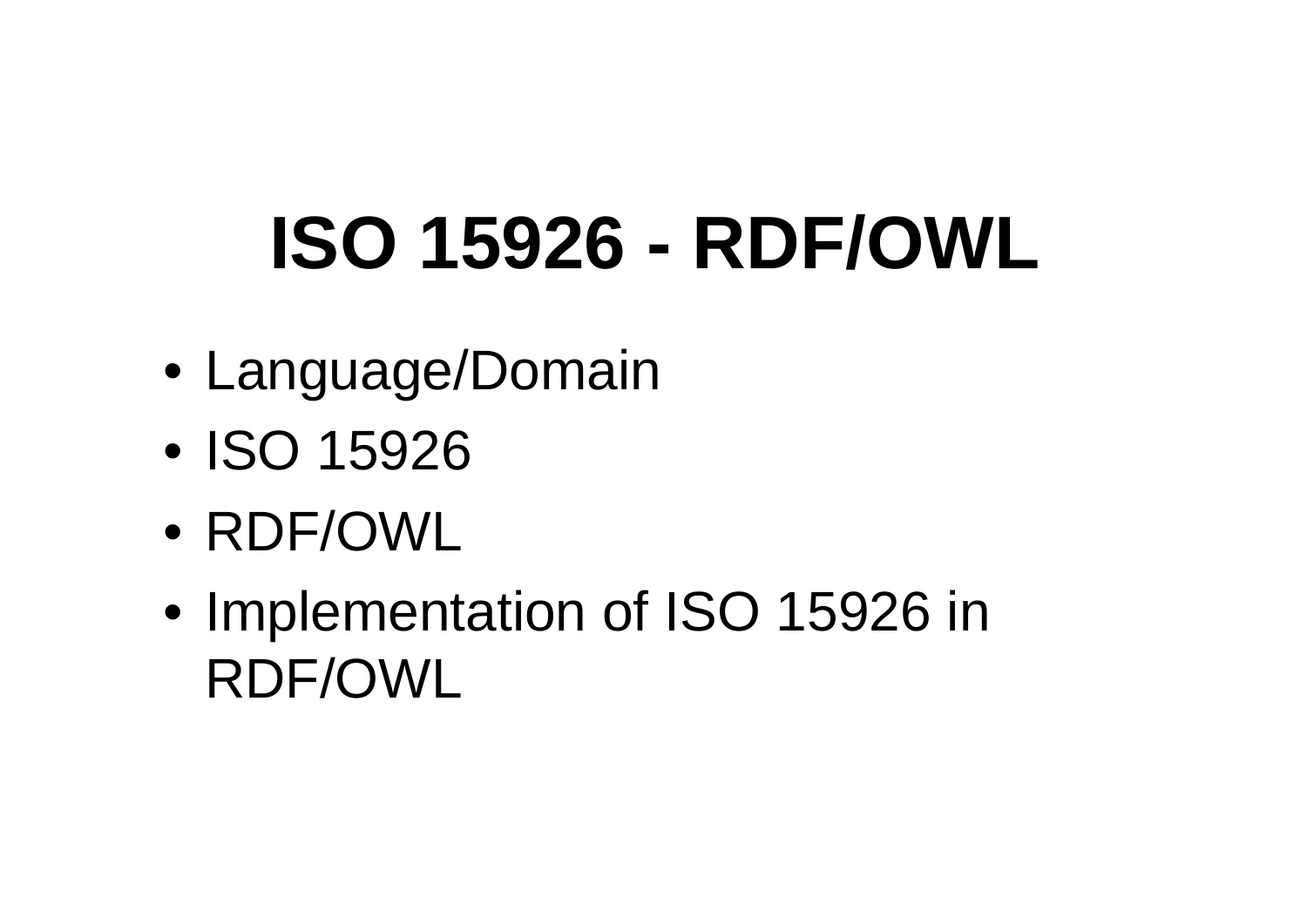## Language/Domain

#### Language (first order)

- Vocabulary
	- Names, Variables, Predicates
	- Logical symbols: and, or, not, all, exists, ..
- Definition of syntax
- Definition of the rules of deduction
- Axioms "fixing" the meaning (scope) of the logical symbols
- Ontology
- Interpretation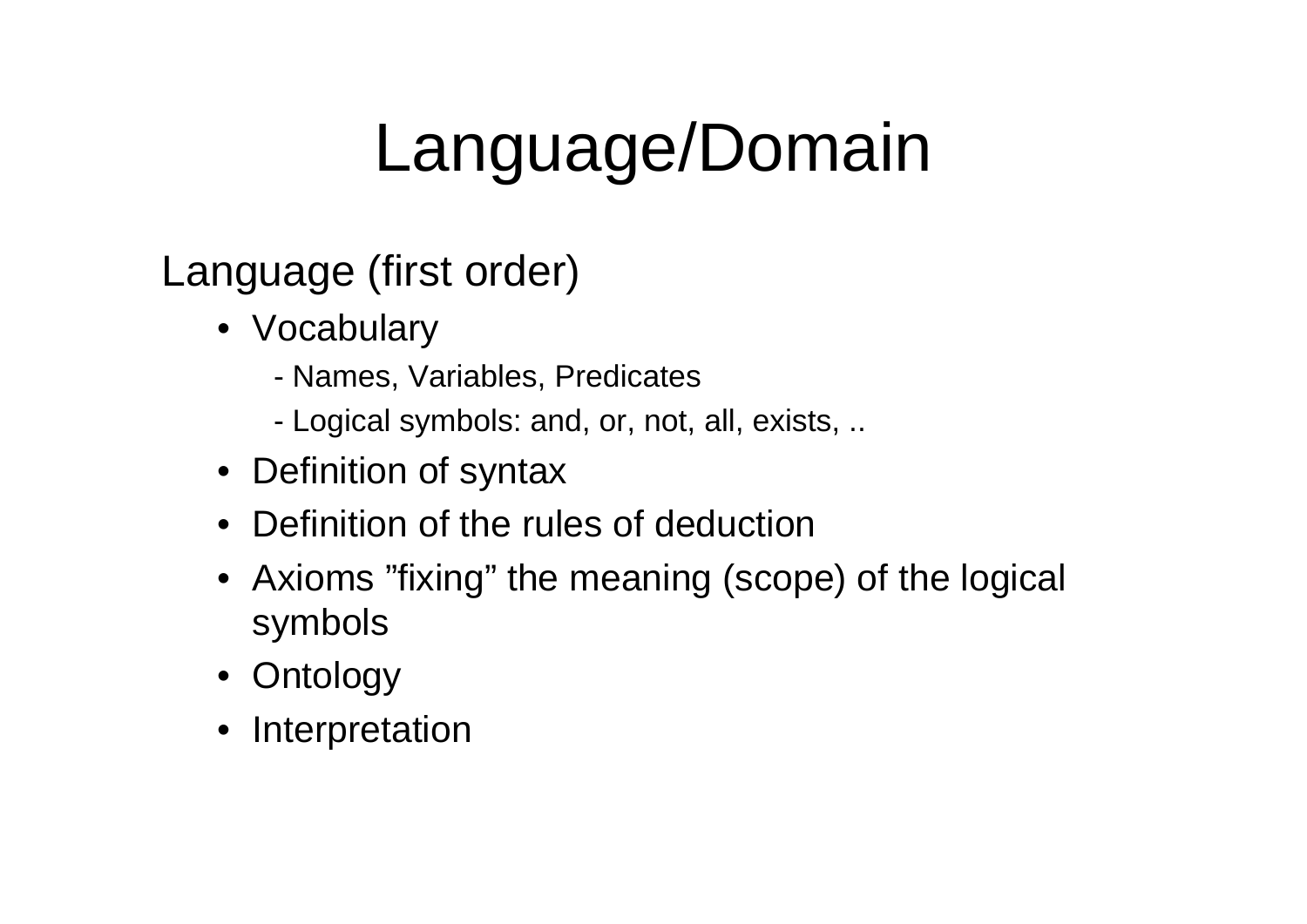## **Ontology**

The ontology consists of

- axioms
- terminological definitions

The axioms are implicit definitions of the primary terms (they express true statements about the domain)

The terminological definitions introduces secondary terms that simplify the discourse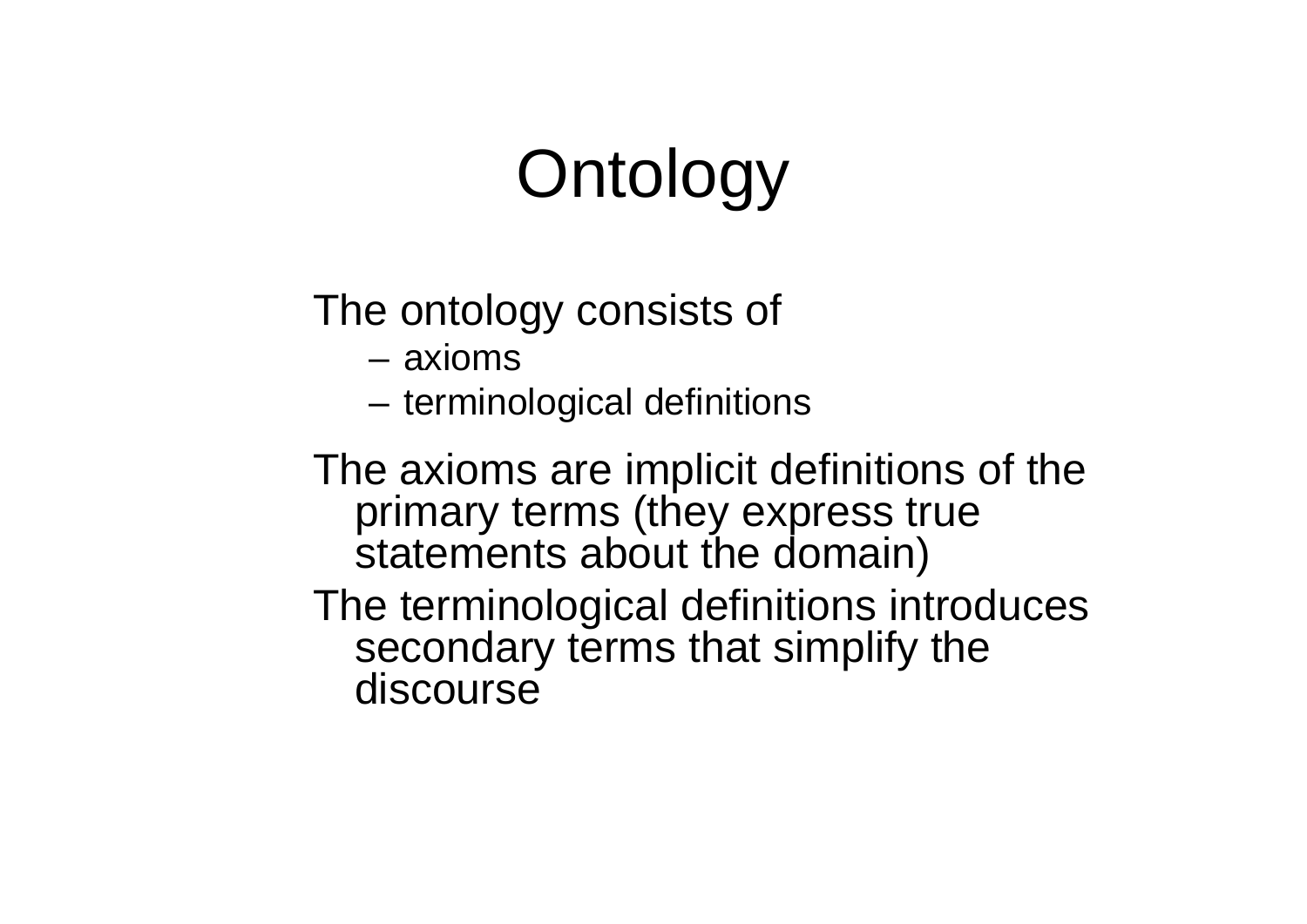### Interpretation

- Domain
	- Individuals
	- Sets of individuals
	- and the state of the state Sets of ordered tuples of individuals
- Tarski semantics
	- – The meaning of a name is the individual it refers to
	- and the state of the state The meaning of a one-place predicate is the set of individuals referred to by the predicate
	- and the state of the state The meaning of a n-ary predicate is the set of ordered n-tuples that make the predicate true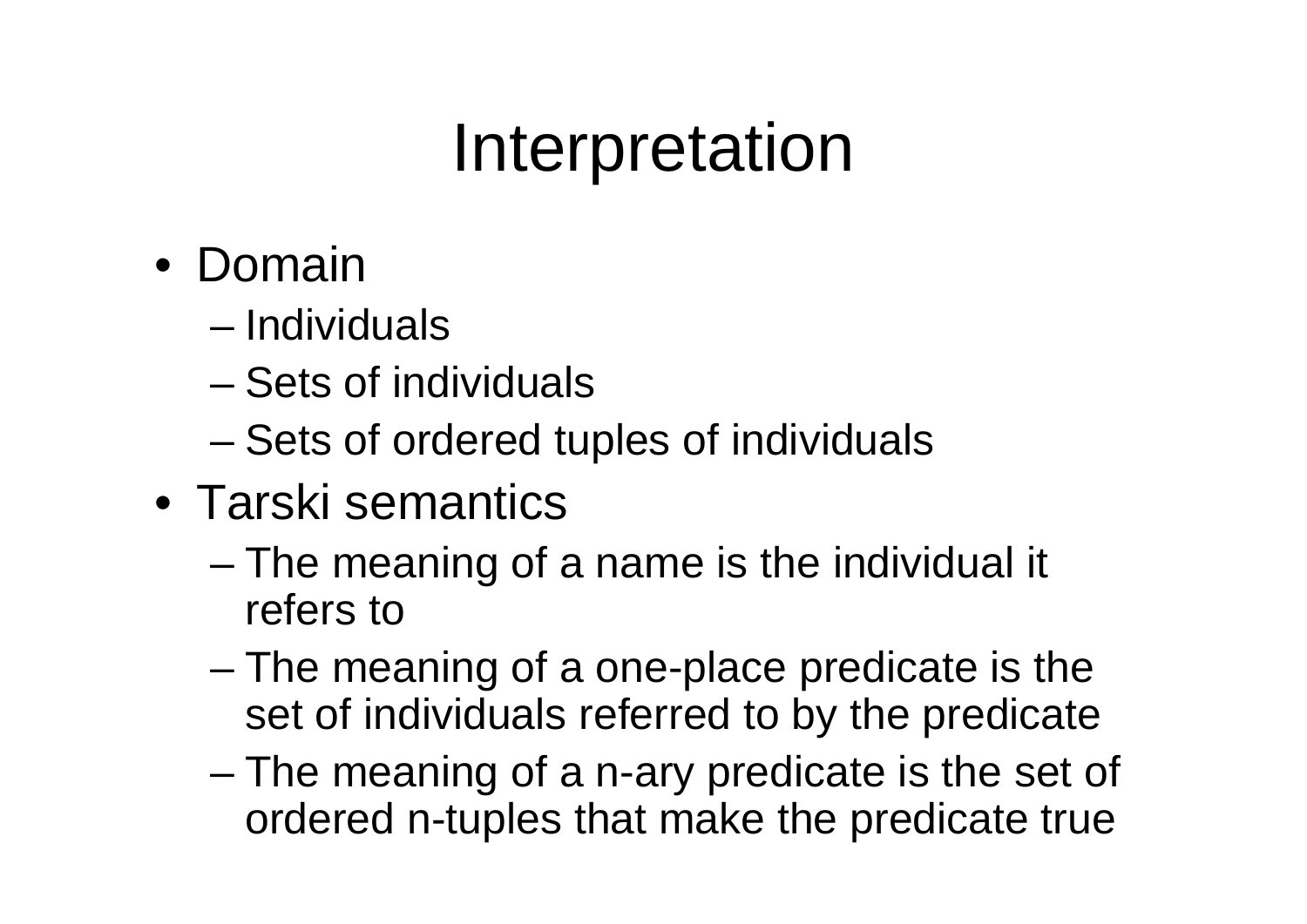## ISO 15926 as a language

- Structure
	- – "Ontology" (terminological definitions)
		- Part 2: upper "ontology"
		- Part 4: domain terminologies
	- Third order language
- Interpretation
	- Tarski semantics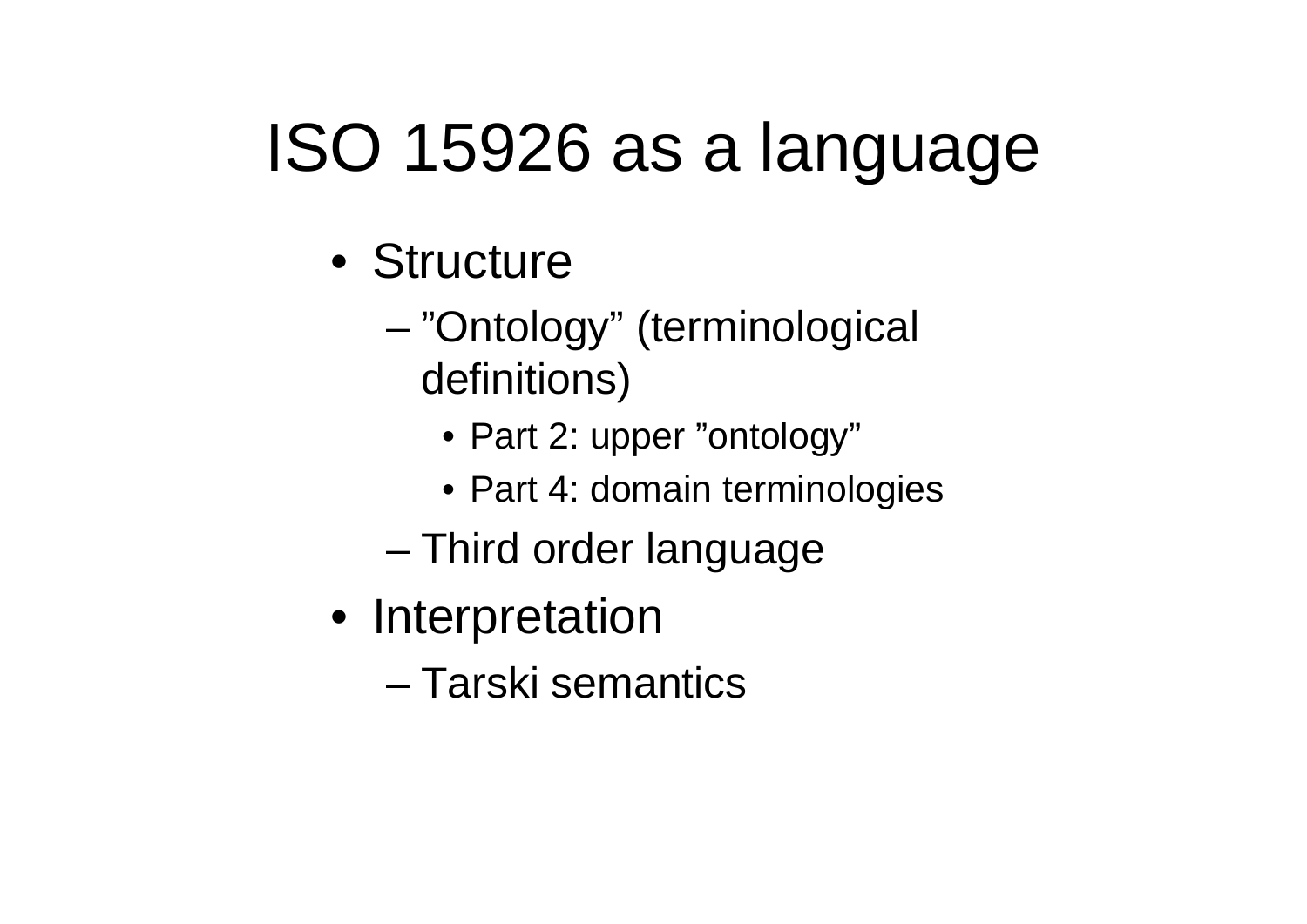## RDF/OWL

Metalanguage

- Domain: a language, the domain of the language, the set of individuals, the set of sets of individuals, the set of sets of ordered pairs of individuals
- RDF/OWL
	- – Vocabulary
		- Namespaces: rdf:, owl:, namespaces for the vocabulary of the language
	- and the state of the state **Syntax** 
		- Triples: subject/predicate/object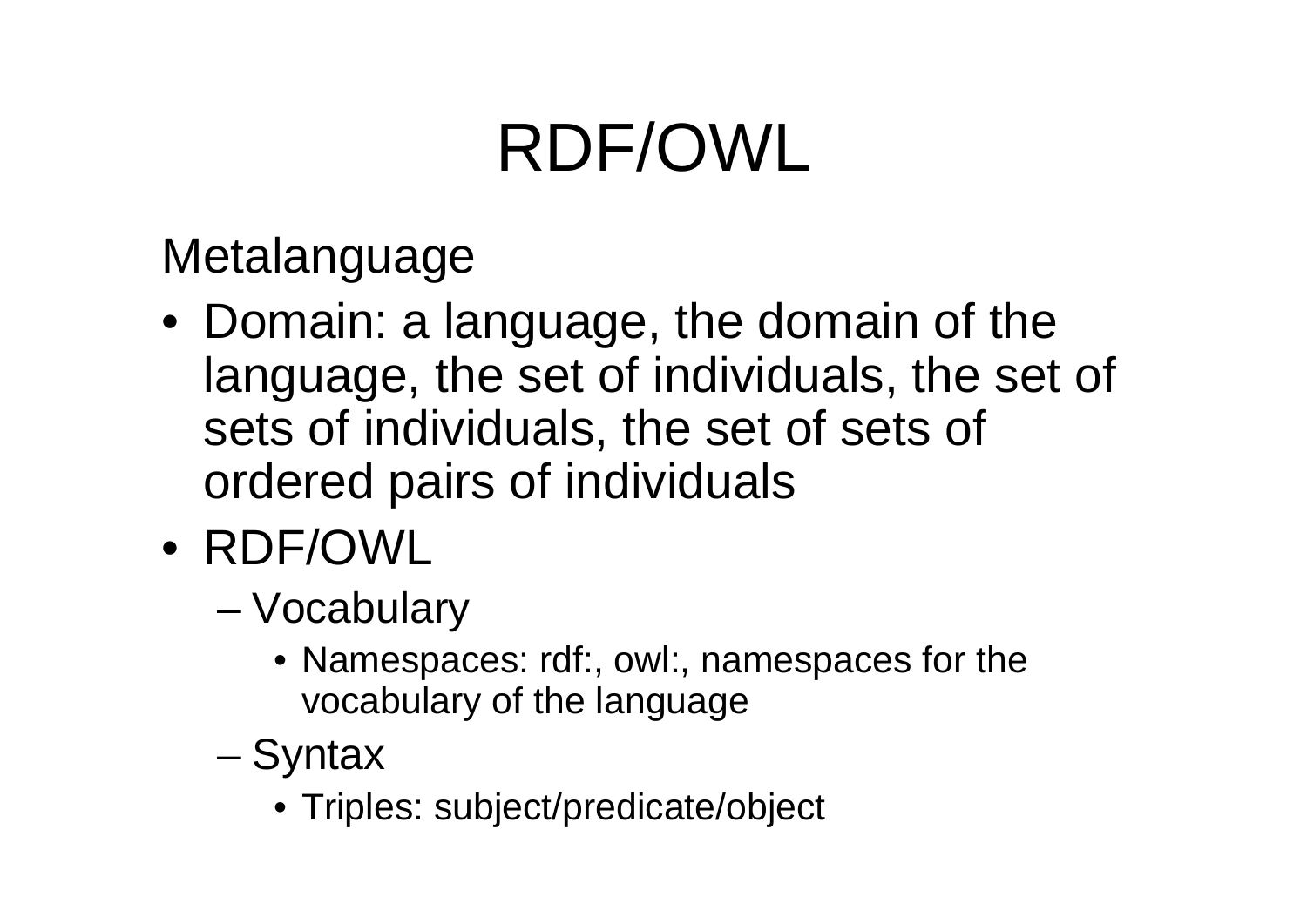## RDF/OWL

- RDF/OWL
	- and the state of the Relates terms of the language it implements to the kind of objects determining their interpretation
	- **Links of the Common** Provides a set theoretic interpretation of the language
- Example: (S-2003 is a Car) and (S-2003 is Black)
	- –vh:Car rdf:Type owl:Class
	- –co:Black rdf:Type owl:Class
	- **Links of the Common** vh:S-2003 rdf:Type owl:Individual
	- **Links of the Common** vh:S-2003 rdf:Type vh:Car
	- **Links of the Common** vh:S-2003 rdf:Type co:Black